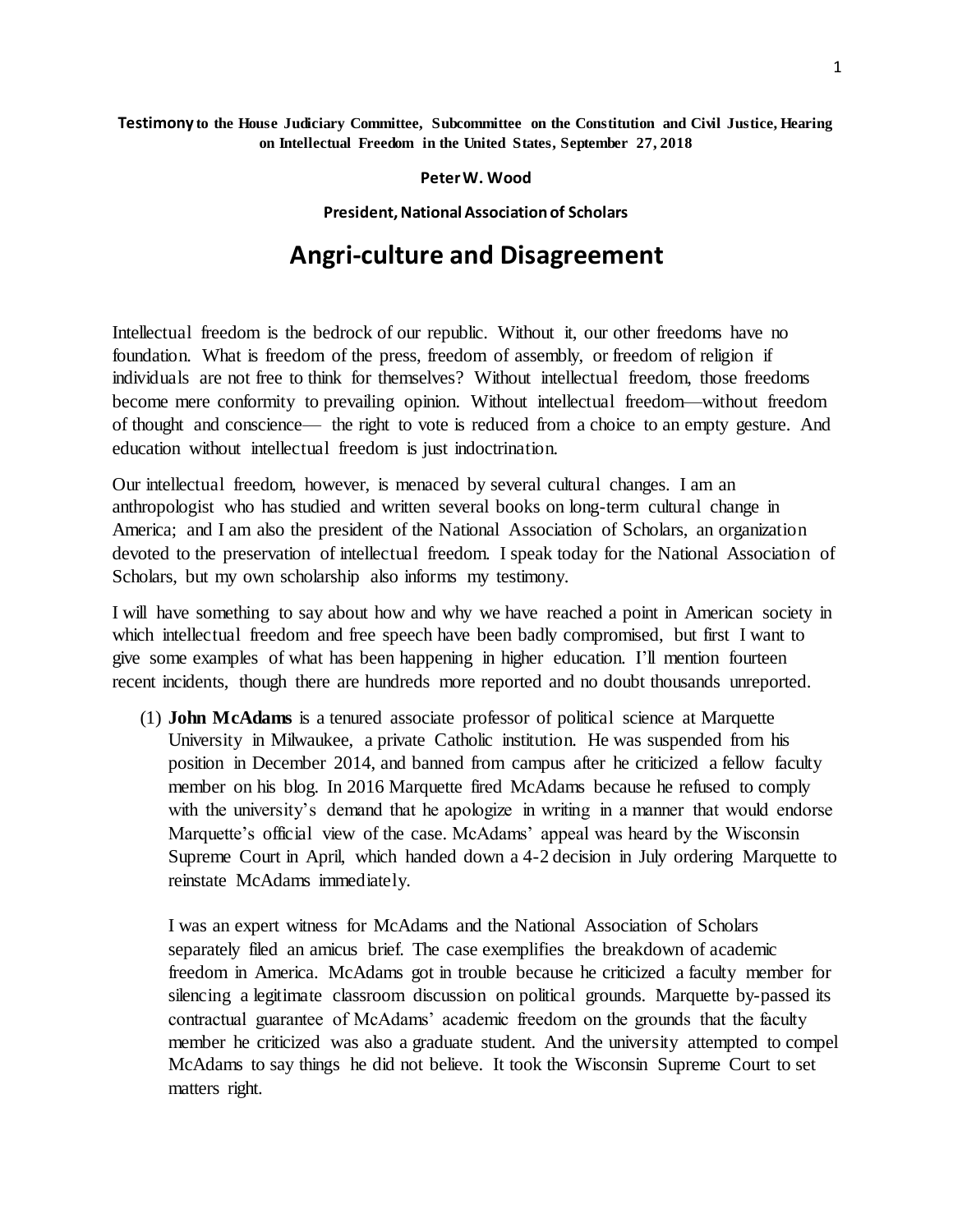(2) **Amy Wax** is a tenured professor of law at the University of Pennsylvania. In August 2017 she co-authored a brief article in the Philadelphia newspaper, *The Inquirer*, titled "Paying the Price for Breakdown of the Country's Bourgeois Culture." Wax and her coauthor Larry Alexander praised traditional American values such as:

> "Get the education you need for gainful employment, work hard, and avoid idleness. Go the extra mile for your employer or client. Be a patriot, ready to serve the country. Be neighborly, civic-minded, and charitable. Avoid coarse language in public. Be respectful of authority. Eschew substance abuse and crime."

A group of unionizing graduate students, Graduate Employees Together—University of Pennsylvania (GET-UP), denounced the op-ed:

"We are outraged that a representative of our community upholds, and published, these hateful and regressive views."

Wax was immediately condemned by students and faculty at the University of Pennsylvania. Ted Ruger, Dean of the Penn Law School, wrote to disavow Wax, implicitly to characterize her argument as "divisive, even noxious," and to "state my own personal view that as a scholar and educator I reject emphatically any claim that a single cultural tradition is better than all others." Ruger also smeared Wax by implying that her views had something in common with those of the neo-Nazi murderer in Charlottesville: "Although uncoordinated and substantively distinct, the contemporaneous occurrence of these two events has generated widespread discussion both internally and externally about our core values as a university and a nation."

Wax weathered this storm but her critics regrouped. In March 2018 those critics launched a new attack on the basis of a podcast from September 2017 in which Wax was interviewed by Brown University professor Glenn Loury. On that occasion Wax had observed how racial preferences in Penn Law School's admissions had resulted in the admission of less qualified black students, whose academic performance fell below that of other students. In this case the protesters demanded that the dean remove Wax from teaching all first-year law students. Dean Ruger granted the demand. Although Dean Ruger asserted that Wax's statements about minority students were false, and that students might perceive that she is biased against them, he has declined to produce any objective proof in support of those accusations, or any data or facts on student performance or the effects of affirmative action at the law school.

Professor Wax is a member of the board of the National Association of Scholars and in April NAS presented her with an award for academic courage.

(3) **Bruce Gilley** is a tenured professor of political science at Portland State University. In the fall of 2017 he published a peer-reviewed article, "The Case for Colonialism," in a prominent academic journal, *Third World Quarterly*. More than 16,000 people petitioned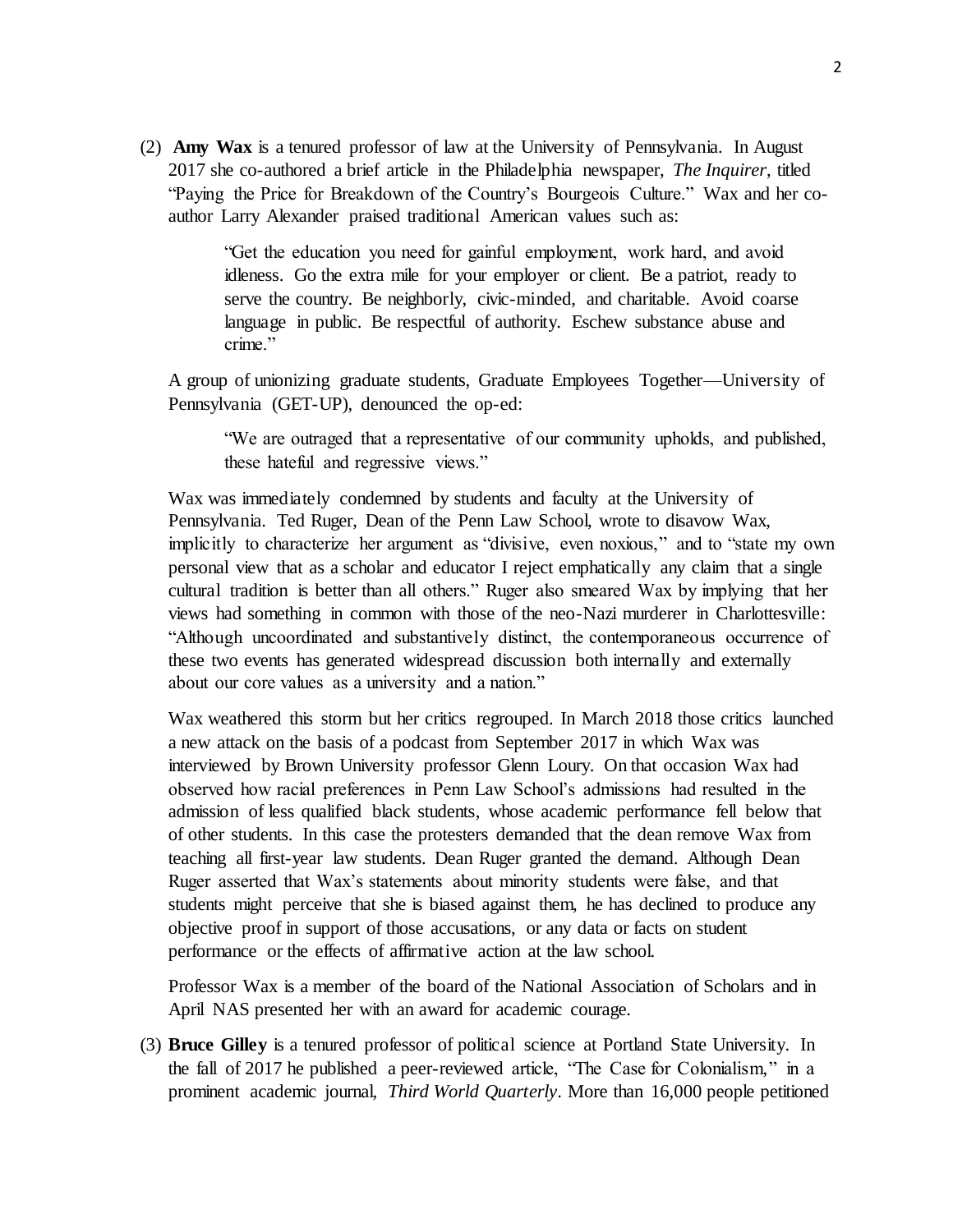to have the article removed and digitally erased. Some called for more extreme measures, including revoking Gilley's Princeton Ph.D. The publisher capitulated in the face of death threats against the editor and erased the article. No arrests were made. Gilley continues to hold his position, although his university made a spurious charge against him of "harassment and discrimination" based on the article. The charge was dismissed after a five-month investigation.

Gilley is a member of the National Association of Scholars and head of our Oregon affiliate. In the summer 2018 issue of our journal, *Academic Questions*, we have reprinted "The Case for Colonialism," to make it publicly available once more.

- (4) **Charles Murray**, now retired from the American Enterprise Institute, was invited to lecture at Middlebury College in March 2017. Murray was shouted down and forced, after 45 minutes of raucous protest, to give his talk in a private room on closed-circuit television. He and a Middlebury faculty member, Alison Stanger, were assaulted on leaving the building. Stanger was hospitalized with neck injuries. No arrests have been made. The topic of Murray's invited lecture was his recent book, *Coming Apart*, but the protesters focused on a book he had published in 1994 with co-author Richard Herrnstein, *The Bell Curve: Intelligence and Class Structure in American Life*. The NAS provided the first detailed account of what happened at Middlebury and has stayed in touch with members of the community as the college attempted to repair its reputation.
- (5) **Bret Weinstein** was a "regular" (similar to tenured) faculty member teaching biology at Evergreen College. A mob invaded his classroom in spring 2017, after he refused to cancel classes on a day when white professors were supposed to remove themselves from campus. The college president declined to protect him as further threats against his physical safety emerged. Weinstein and his wife, Heather Heying, who was also a faculty member, resigned. No arrests were made. Evergreen settled out of court with Weinstein and his wife for \$500,000. Dr. Heying is preparing an article for NAS's journal *Academic Questions* about the role of the Evergreen administration in instigating the campus disorders.
- (6) **George Will,** the syndicated columnist and political commentator with a Ph.D. from Princeton University, was invited by Scripps College in 2014 as a speaker in a series explicitly devoted to conservative speakers, the Elizabeth Hubert Malott Public Affairs Program. In October 2014, the president of Scripps, Lori Bettison-Varga, disinvited Will. In her statement to the Scripps community, President Bettison-Varga explained:

"Sexual assault is not a conservative or liberal issue…and it is too important to be trivialized in a political debate or wrapped into a celebrity controversy. For that reason, after Mr. Will authored a column questioning the validity of a specific sexual assault case that reflects similar experiences reported by Scripps students, we decided not to finalize the speaker agreement."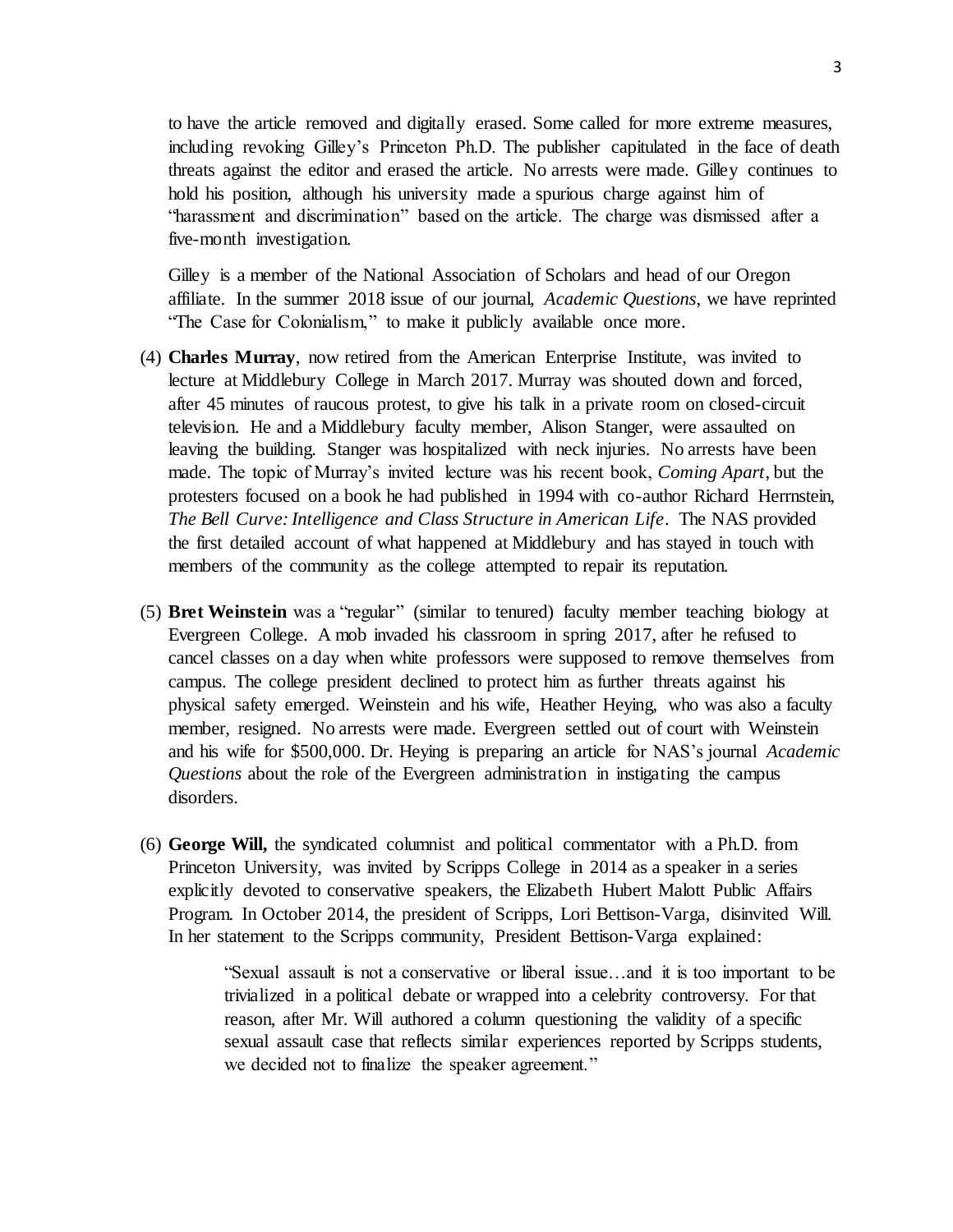As president of the National Association of Scholars, I wrote in turn to the Scripps' board of trustees, President Bettison-Varga, and the student newspaper seeking further discussion of this decision, if not its reversal. I received no answers or even acknowledgements. This was, however, the first time I encountered the idea that the mere presence on campus of someone who holds a particular view could be seen as endangering the "safety" of students.

- (7) **Josh Blackman** is an associate professor of law at the South Texas College of Law. Blackman was invited to speak at the City University Law School in New York in March 2018, but was confronted by protesters who attempted to disrupt his talk. Shout-downs like this are now so common that it requires something unusual to take note of any particular incident. The CUNY shout-down of Blackman actually provided three unusual features. First, some of the law students disrupting Blackman are caught on video shouting "F\_\_\_ the law!" Second, a university administrator eventually quelled the shoutdown by threatening to intervene. Third, after the event CUNY School of Law Dean Mary Lu Bilek decided there would be no punishments for the protesters because their protest was "limited and reasonable." What made it "limited," of course, was the intervention of the other CUNY administrator. But this dismal event featured a law dean deciding that ten minutes of law-breaking—violating a university policy and shutting down an invited speaker—didn't really violate university policy.
- (8) **Christina Hoff Sommers**, a resident scholar at the American Enterprise Institute, was invited to speak at Lewis and Clark Law School in March 2018. Her lecture too was disrupted by protesters. The notable novelty in this case is that, in response to the disruption, the law dean told Sommers to abbreviate her lecture and instead have a "dialogue" with the protesters who wore jackets enjoining students to "Stay Woke."
- (9) **Heather Mac Donald** is an attorney who serves as a fellow of the Manhattan Institute and who writes frequently on higher education and on policing. She was scheduled to speak at Claremont–McKenna College in April 2017, but her lecture was cancelled because the building was surrounded by a student mob that wouldn't let anyone enter or exit. Under widespread criticism for its inaction, the administration of Claremont-McKenna eventually suspended three students for one year and two students for one semester. Hundreds of other identified students were not disciplined because, according to Claremont-McKenna, they were enrolled at neighboring Pomona College. The administration of Pomona College promptly announced it saw no need to take action.
- **(10) Teresa (Wagner) Manning**, formerly Deputy Assistant Secretary of Family Planning Programs in the Department of Health and Human Services, was the leading candidate for a full-time appointment as a writing instructor at the University of Iowa Law School in 2007, until it was discovered that she was pro-life and had served in the Reagan administration. A law school official wrote a memo to the dean explaining that, despite Manning's qualifications, she shouldn't be hired because the faculty objected to her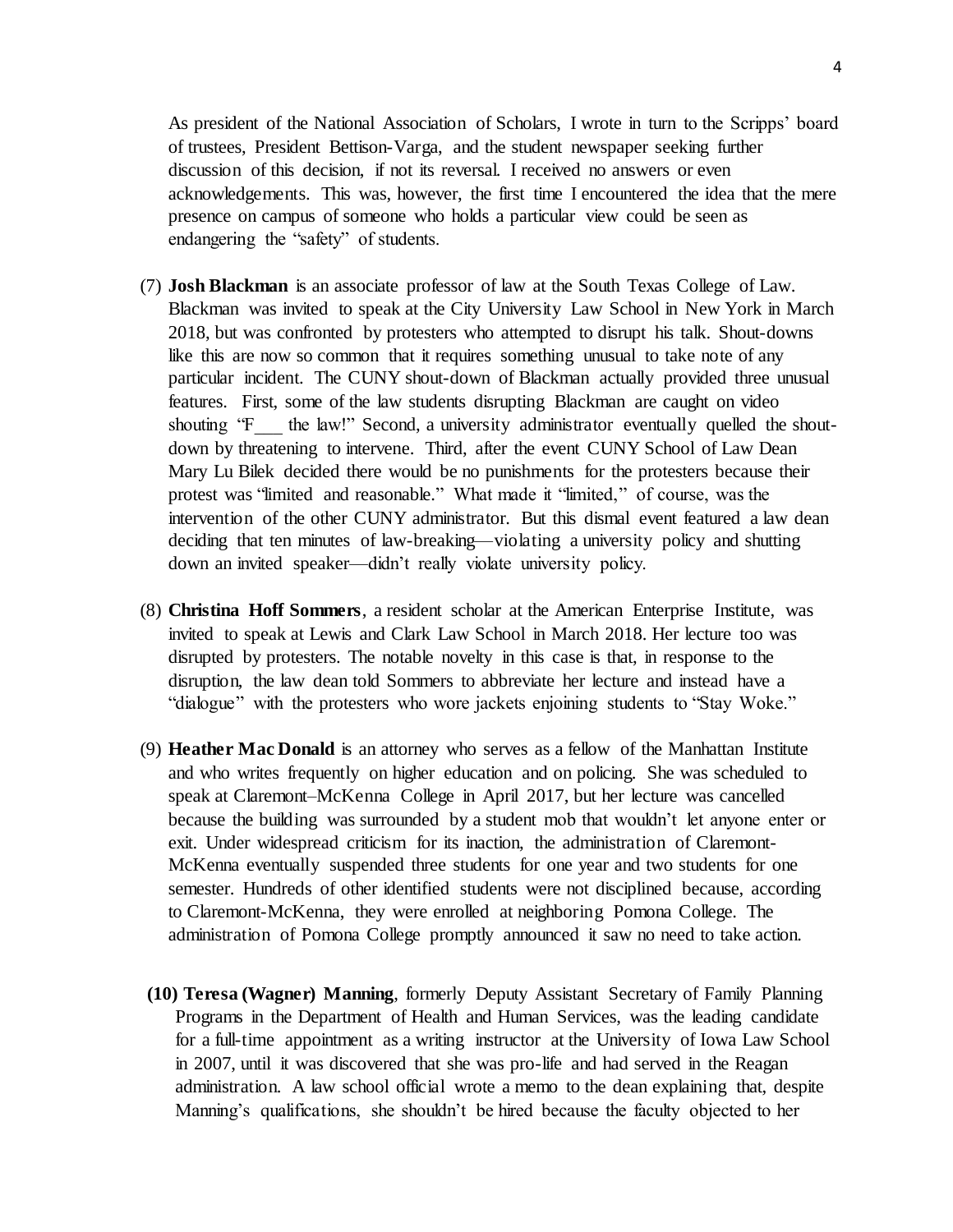political views. Manning sued and her case wound its way through the legal system for more than a decade. Ultimately the University of Iowa prevailed, mostly because the courts allowed the university to keep changing its story. Typically in disputes over faculty appointments in colleges and universities, the process is so opaque that it is impossible for courts to nail down how a decision is reached, let alone whether the decision has been tainted by bias. In this case, the plaintiff had the smoking gun in the form of the memo, but the university cast doubt on whether the explicit bias was material to the decision. NAS was an early supporter of Manning's appeals and filed an amicus brief in her last appeal to the U.S. Supreme Court, which declined to take the case.

- **(11) James Enstrom** was an accomplished UCLA epidemiologist who contested the claim that air pollution (fine particulate matter) causes premature deaths. In addition, he uncovered that the lead "scientist" for the California agency using this claim for costly diesel regulations had a mail order PhD. The ensuing scandal touched several powerful UCLA and UC professors and in 2010 Enstrom was fired on the stated grounds that his research was "not aligned with the academic mission" of his department. Enstrom filed suit and in 2015 UCLA settled with him so that he could continue his research in retirement. In 2016 he gained access to American Cancer Society data that had been secret since 1995. In 2017 he published conclusive evidence that fine particulate matter does not kill Americans. This evidence provides the basis for reassessing several costly EPA regulations. Although it ended his UCLA career, Enstrom's questioning of campus orthodoxy has had positive benefits for scientific integrity. He has submitted his own statement for the record.
- **(12) Briscoe Cain** is a member of the Texas House of Representatives for District 128. Cain was invited by the Federalist Society to speak at Texas Southern University on October 10, 2017, but was shouted down by protesters claiming he had ties to the Alt-Right and that he is anti-LGBT. The protesters were removed, but as soon as Cain started to speak again, the president of the university, Austin Lane, brought the protesters back and then cancelled the event, saying that it had not been scheduled through the "proper channels." The Federalist Society replied that the event was indeed properly cleared and that Rep. Cain had been "greeted by campus officials" when he arrived and was escorted by them to the lecture hall.
- **(13) Laura Kipnis** is a professor of media studies at Northwestern University and a wellknown feminist who published an essay in *The Chronicle of Higher Education* in February 2015 titled "Sexual Paranoia Strikes Academe." In it she wrote, "The feminism I identified with as a student stressed independence and resilience. In the intervening years, the climate of sanctimony about student vulnerability has grown too thick to penetrate; no one dares question it lest you're labeled antifeminist." Essentially Kipnis argued that contemporary campus feminists were over-reaching in their accusations of sexual harassment. A student at Northwestern then lodged a complaint that Kipnis's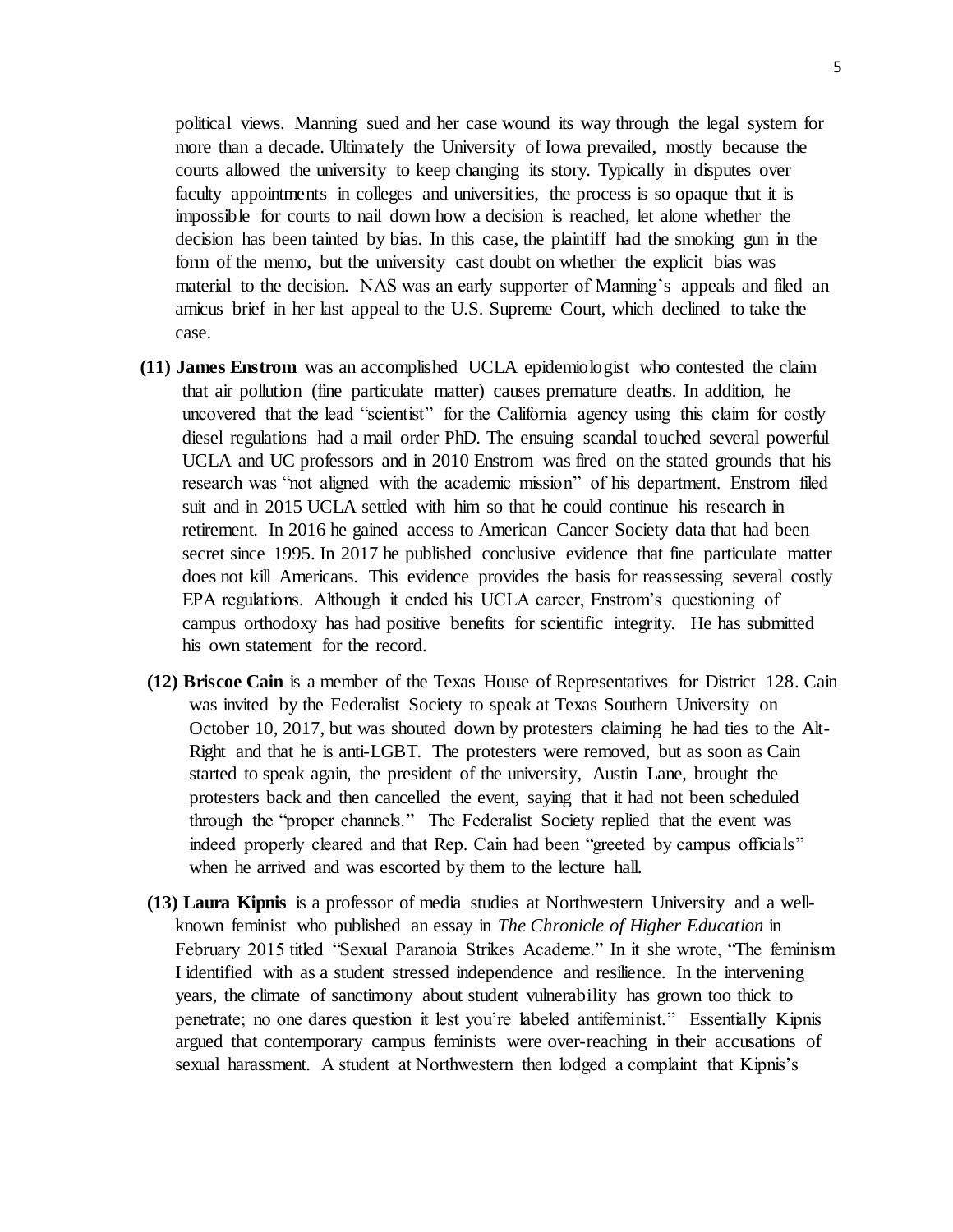article was itself an act of harassment. Kipnis spent six months fighting the accusation before the university dropped it.

**(14) Nicholas Christakis** was a Yale sociology professor and physician who was swept up in a controversy after his wife, Erika Christakis, also a Yale faculty member, sent an email to students on October 29, 2015, advising them to make their own decisions about Halloween costumes. Christakis was surrounded on the quad by an angry mob of students who taunted him, an event that was caught on video. Nicholas and Erika, facing continuing attacks, received no support from the Yale administration. They subsequently resigned their appointments, blaming Yale for refusing to stand up for their intellectual freedom.

I've picked these fourteen instances partly because I am familiar with the details and partly in an effort to capture the breadth of the problem. The colleges and universities include public and private, secular and religious, and large and small institutions. They are all over the country, east, west, north, south, and central. When we talk about the crisis of intellectual freedom on campus and the break-down of civil exchange and tolerance, we probably think first of speakers being shouted-down by student mobs, second of disinvitations to well-known and respected individuals, and third perhaps of the polls that show large percentages of students who reject the whole idea of free speech. The latest of these polls, published by Gallup in March 2018, found that almost half of college students favor speech codes; two-thirds believe the U.S. Constitution doesn't or shouldn't protect "hate speech;" 73 percent support policies that restrict hate speech; and 60 percent favor restrictions on stereotypical costumes. Despite these carve-outs, over half the students surveyed—56 percent—said protecting free speech is "extremely important to society."

These trends are not isolated to college campuses. Students graduate and take their attitudes with them. James Damore, the Google engineer fired for accepting the company's invitation to share his thoughts about workplace diversity, is only the most prominent example. Civil, thoughtful argumentation was not welcome at Google, nor, as we have learned in these last few years, in increasing numbers of American cities, companies, and associations.

How have we arrived at a point where many students and working citizens think they support "free speech" and "tolerance" except for whatever speech they really don't like?

The magic phrase is "hate speech." Nearly everyone is against it, though it is really little more than a way of bundling together under one label all the ideas, words, and images that "we" don't like. Who gets to decide what speech is "hate speech" and therefore should be banned? The Southern Poverty Law Center? The ACLU? Black Lives Matter? The FBI? The AAUP? The Department of Education? Google, Facebook, or Twitter? The Supreme Court? Once this concept of a "hate speech" exception is added to the idea of "free speech," free speech itself is nullified.

The fourteen cases I've mentioned include five shout-downs—Murray, Blackman, Sommers, Mac Donald, and Cain—but the cases include many other violations of intellectual freedom. **McAdams** was fired because his blog irritated some powerful faculty colleagues. He criticized a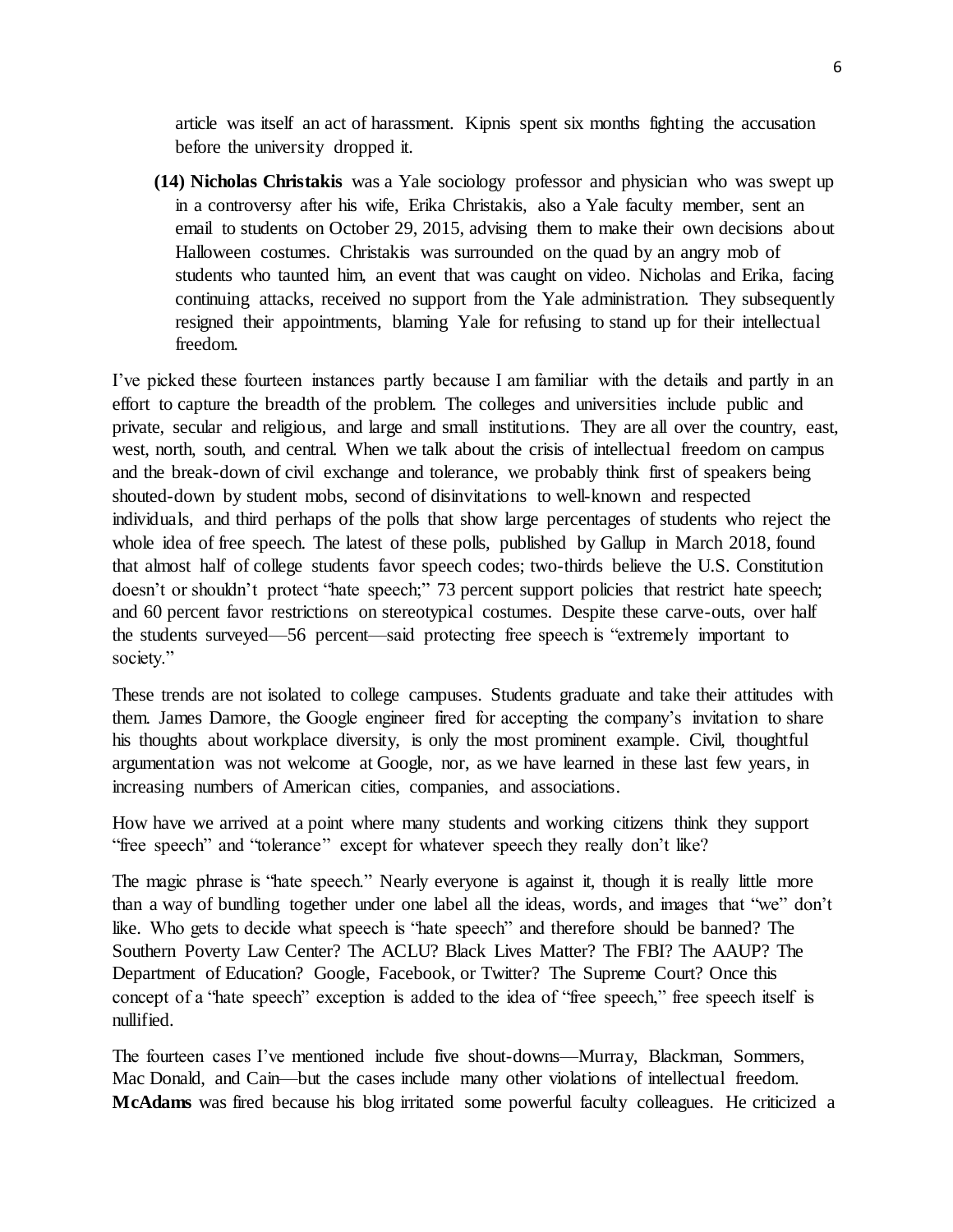faculty member for suppressing free speech and ended up losing his own—along with his job. Amy Wax hasn't lost her job, at least not entirely, but she has been barred from teaching a firstyear law class that she has taught for decades. And this resulted from things she said in a newspaper op-ed and in some comments she made on the unintended effects of racial preferences—comments on an hour-long podcast that were taken grossly out of context for the purpose of denouncing her. **Bruce Gilley** was vilified and threatened with death for publishing a peer-reviewed journal article. **Charles Murray** was singled out for attack on the basis of a few pages in a book he had published 23 years earlier and that had nothing to do with the speech he came to deliver. **Bret Weinstein** was mobbed and threatened with violence for deciding to teach his regularly scheduled class on a day that others wanted to use to drum up support for racial separatism. **George Will** was a classic disinvitee, a tactic that has grown so common that the Foundation for Individual Rights in Education—FIRE—keeps a running tally. Another organization, the William F. Buckley, Jr. Society at Yale, holds an annual Disinvitation Dinner in honor of the most celebrated disinvitee of the year.

**Manning** was denied a position because it became known to her colleagues that she was opposed to abortion and they couldn't abide having someone teach courses in legal writing who didn't share their own views on that subject. **Enstrom** was a whistle-blower who was unwilling to sit by idly while fake science was being advanced as the basis for state regulations. And the science doesn't get any faker than when it comes from a supposed Ph.D. from a degree mill run out of a mail box on Madison Avenue. Enstrom's reward was to be summarily dismissed from a position he had held for 36 years. **Kipnis** made enemies by publicly criticizing policies meant to curtail sexual contact between faculty members and students. Her views are surely controversial, but presenting them in the newspaper of record for higher education wasn't an act of sexual harassment by any stretch of the imagination. In the aftermath, Kipnis is now a pariah in women's studies circles. **Christakis** is among the most remarkable cases: surrounded in public, taunted, cursed, and belabored by Yale students who were upset over an innocuous email from his wife, and then abandoned by the Yale administration.

Six of the people I've mentioned are or were tenured: McAdams, Wax, Gilley, Weinstein, Kipnis, and Christakis. To be a tenured professor is to occupy one of the most secure positions in the universe of employment possibilities. Tenure comes with an iron-clad, titanium-reinforced guaranteed freedom to pursue research, teaching, and extra-mural utterance without restrictions beyond outright criminality, incapacitation, or dereliction of responsibility. But tenure proved to be a tissue-paper thin bulwark in these six cases. The ferocity of the new campus rejection of intellectual freedom sweeps away all obstacles before it, tenure included.

You can imagine how vulnerable *untenured* and sessional faculty feel. In fact, you have to imagine because untenured and sessional faculty members who harbor dissenting views on matters where there is a reigning majority opinion are almost totally silent. They live like the tiny mammals underfoot in the age of the dinosaurs—hoping never to be noticed. There are indeed a few exceptions such as untenured associate professor **Evan Charney** at Duke University. Professor Charney has been in the news recently. After teaching ethics and politics at Duke for 19 years using Socratic questioning in his classes to explore controversial issues, Charney was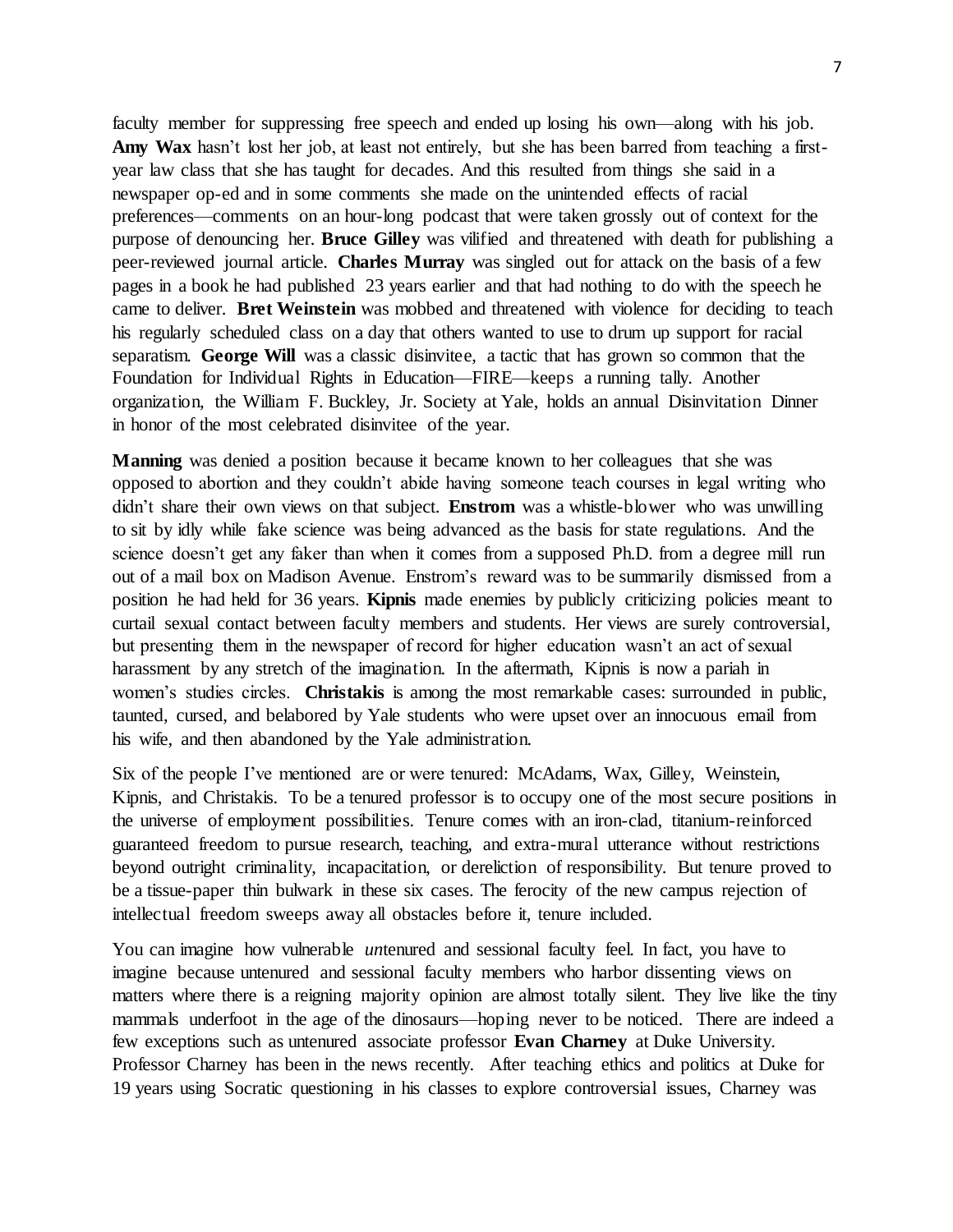suddenly let go. The Duke administration isn't saying why, but there is widespread suspicion that some students complained that his Socratic method had created a "hostile learning environment." The clue is that Duke offered to let him stay on in an adjunct position—a major demotion—if Charney agreed to undergo "diversity training," give up teaching required courses (the same punishment Penn Law inflicted on Amy Wax), and accept extra monitoring of his classes by other faculty members. These are the sorts of controls that universities can impose arbitrarily on untenured faculty members.

Speech inside or outside the classroom is subject to this new ferocious examination for unorthodox opinions. Publications in academic journals, popular newspapers, or personal blogs are equally subject to search and seizure. Recent opinions or those from a quarter-century past are swept into the dragnet. The attacks are not confined to conservatives. Liberals and progressives are vulnerable to attacks from those on the far left as well. No one would accuse Bruce Gilley, Bret Weinstein, Laura Kipnis, or Nicholas Christakis of being "conservative." The organization called Heterodox Academy just held a conference at the New York Times building featuring 28 speakers who gathered to complain about the assaults on their academic and intellectual freedom. 25 of the 28 were men and women who are avowedly left-of-center.

So far my remarks have aimed at painting a picture of how things are on campus. A great deal more could be said in this vein. I have passed over speech codes, bias response teams, efforts to root out microaggressions, imposition of trigger warnings, fears of cultural appropriation, and the incessant concern to combat "implicit bias." Verbal and sometimes physical attacks on students who violate the new social norms on campus, and the use of social media to humiliate fellow students, are all part of this picture. So is the transformation of scholarly associations into champions of political causes, and the all-too-common transformation of college classrooms into platforms for political propaganda.

And I have passed over with bare mention the failures amounting to complicity of college deans, provosts, presidents, and boards of trustees to maintain good order on their campuses. Their version of "tolerance" is often limited to tolerating the thugs who shout-down, menace, and disrupt. If forced by public opinion to respond to gross violations of intellectual freedom, they administer hand-slaps. Think of what followed the disruption and the attack at Middlebury. If you can't, it is because nothing followed but vapid statements of regret and empty gestures of disciplining some of the students.

In May 2013, a radical environmentalist group called Mountain Justice swarmed a meeting of the Swarthmore College board of trustees, seizing the podium and the microphone. A student named Danielle Charette, who was not part of the invasion but had come to participate in a debate, pleaded with Swarthmore president Rebecca Chopp to restore order. Chopp refused to intervene. Days later, Chopp invited one of the ring-leaders to a "constructive dialogue" about Mountain Justice's concerns. The ringleader, Kate Aronoff replied in giant letters on a printed broadside, "F---- Your Constructive Dialogue." I submit that bad as the break-down in civility and intellectual freedom is among the students, it is worse because of the unwillingness of college administrators to uphold the basic principles of their institutions. Often, like the dean at City College who condoned the disruption of Josh Blackman's speech, or the dean of Lewis and Clark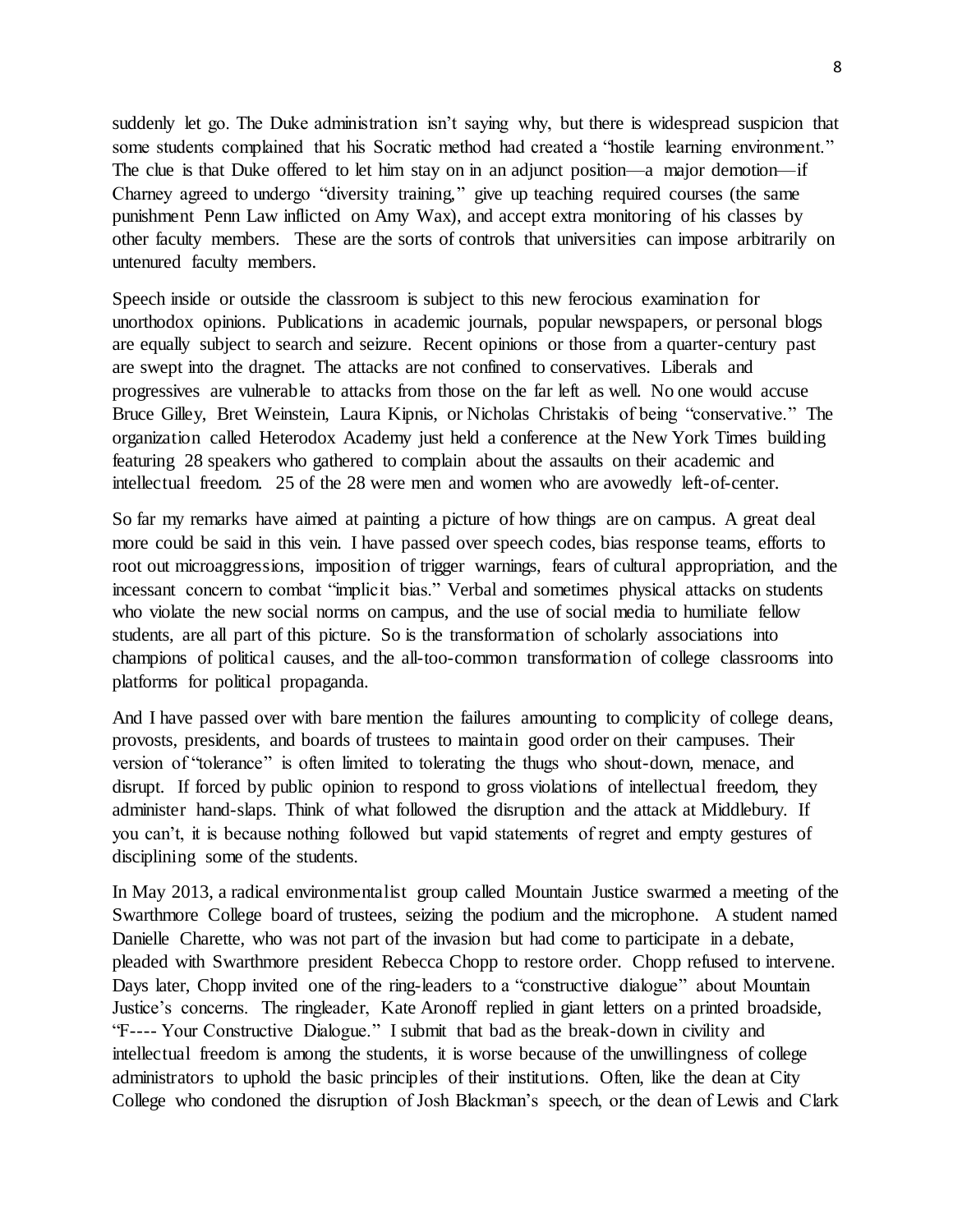Law School who urged Christina Hoff Sommers to skip her talk and have a conversation with the protesters, the authorities are complicit in the disruptions. Are they afraid of standing up for the principles they are pledged to uphold, or are they really on the side of those who reject the very idea of free exchange of ideas when it comes to whatever is touted this week as "social justice?" It is hard to tell. Cowardice and complicity can look very similar.

All these things are expressions of the new intolerance and accelerants of a growing bigotry towards people and ideas that do not conform to the new orthodoxies. For the most part, I have tried to stay away from the substance of these orthodoxies to focus on the principle of intellectual freedom. The moment we begin to talk about the things that are forbidden to open discussion is the moment that minds begin to snap shut. Free speech is well and good, say the majority of those students in the Gallup poll, but what if the topic at hand has to do with race, gender, sexual assault, climate change, colonialism, immigration, guns, or any of a great many other issues on which Americans as a whole are divided? At that point the campus "consensus" declares that there is only one right view, and as some students put it, "No one has a right to be wrong." That's a dangerous edict—and a profoundly false one.

But rather than try to encompass the entirety of this terrible slide into intolerance, I want to let my list of fourteen examples stand as a fair representation of the problem and turn to the question of *why* this slide into intolerance has happened.

Observers have offered a variety of explanations, ranging from the long-gestated effects of the writings of the inter-war era Italian Marxist Antonio Gramsci to the overly-solicitous parenting styles experienced by millennial children. I don't doubt that from Herbert Marcuse to Dinesh D'Souza, the culture wars have rubbed away some of our readiness to be nice to one another. But I'm going to offer a different kind of explanation.

Namely, we have shifted from a culture that celebrated self-control to a culture that celebrates self-assertion: *angry* self-assertion. I have sometimes called it the angri-culture. The older ethic of self-control was by no means a guarantee of peace and harmony. We have fought nasty political fights with one another since the Founding, embroiled ourselves in a Civil War, and lapsed from self-control in public and private life as often as we cursed—which was pretty often. But that ethic of self-control imposed limits and it had real consequences. Americans generally demanded of themselves a slow response to provocation, a readiness to hear the other fellow out, and a belief in fair play. People who frequently violated these unwritten rules were pushed out of public life.

That's changed. Not overnight, but over several generations. We have become a people who, all too often, regard displays of anger as self-empowering, patience as weakness, and fair-play as surrender. Social scientists and philosophers have been observing these developments over the course of half-a-century and they have seen them accelerating in the last decade or so. Why has this happened? Our descent into angry incivility and unwillingness to listen to one another didn't start out in politics. It travelled to politics on a long road that began with changes in other domains. We had all-angry-all-the-time poets before we had all-angry-all-the-time pundits. We had "play angry" golf pros before we had all-rant talk radio. There was a long cultural transition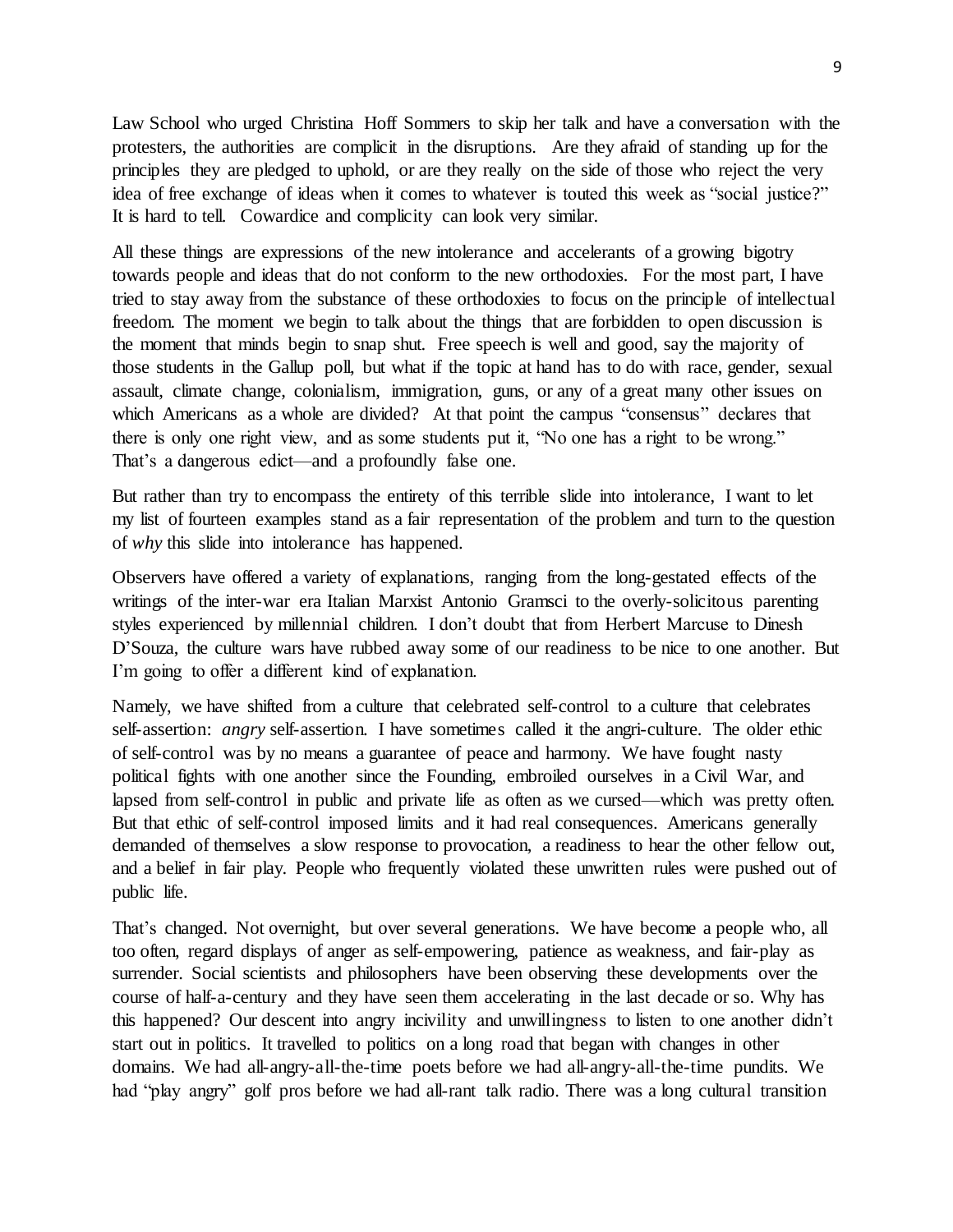from Gary Cooper mastering his anger in the 1941 movie *Sergeant York* to "I'm mad as hell and I'm not going to take it anymore" in the 1976 movie *Network*. It is the transition from recognizing anger as dangerous to ourselves as well as to the community, to believing that all anger is at bottom righteous indignation.

We now live in a time where indignation dominates. The celebration of anger did, of course, eventually arrive in the political domain, where it has given us a level of vituperation, insolence, and hatred of opposing views that goes far beyond anything in the American past. Abraham Lincoln and Stephen Douglas didn't agree on much, but after all they engaged in seven lengthy public *debates*. We have had astonishingly contentious presidential campaigns going back to the election of 1800 between John Adams and Thomas Jefferson. But it is hard to shake off the impression that today's political divisions go deeper and cut sharper than any before.

The National Association of Scholars is a non-partisan organization. We don't endorse candidates or parties. Rather, our efforts are focused on sustaining the principles of liberal education in a free society. Liberal education is impossible without intellectual freedom, including its components of freedom of expression, willingness to let others have their say, and readiness to listen—*really* listen—as they say it. Intellectual freedom therefore requires patience, forbearance, and self-control.

Those are qualities of character that must be fostered over the many years of a child's development and reinforced by social norms. When those qualities are left undeveloped, anger and indignation fill the void. Today's campus where students and faculty members shout down, disinvite, assault, accuse, ostracize, vilify, censor, and reject, all in the spirit of self-approbation, is our reward for letting those older ideals of character fall by the wayside.

Phrasing this as a matter of character is one way of saying it won't be easy to fix. Legislators can change some of the rules of the road, which would help, but new laws cannot undo the distortions of character that have become a deep source of the problem. Telling angry people to be calm and open-minded typically just makes them angrier.

What steps might be taken? I offer three. First, let's examine the laws and regulations to identify and remove the incentives for angry rejection of dissenting views. Our current system is in fact full of rewards for those who strike take-no-prisoners, brook-no-disagreement positions. Programs that advance student activism, multiculturalism, and identity politics are, by and large, ripe for this sort of review. Legislators ought not to be taken in by the benign names of these programs. Beneath the feel-good label often lies funding for programs that aim at promoting division and resentment. Cutting such programs can easily be decried as censorship, but the real censorship is funding them in the first place, since their basic aim is to silence viewpoint diversity. These programs frequently depend on "service-learning" courses, which they use to give students college credit for vocational training as activists rather than for learning how to engage in free discussion within a classroom. A practical first measure would be for Congress to define all "service-learning" courses, which give credit for work for nonprofit organizations outside the classroom, as ineligible for student grants or loans.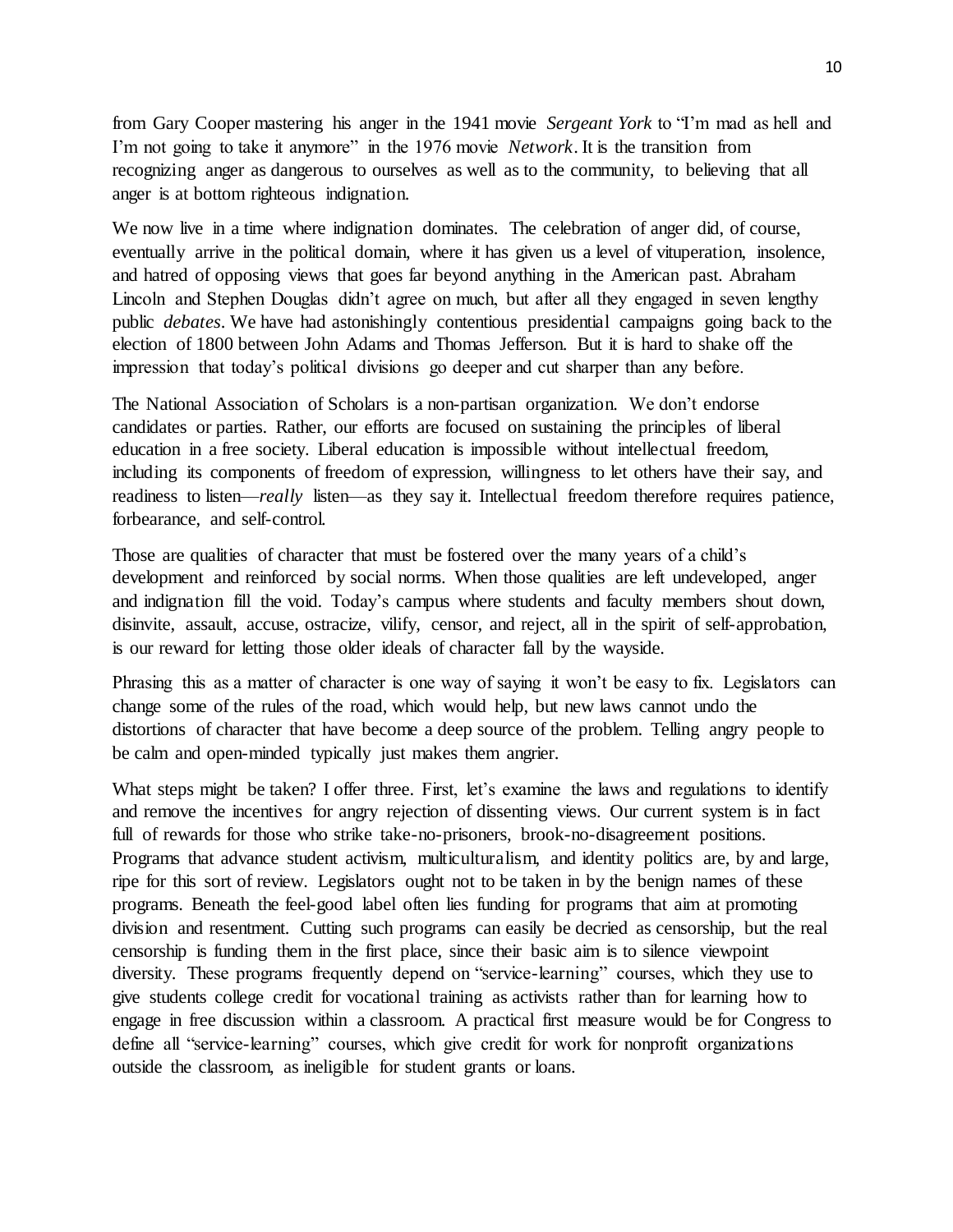Second, look to establish programs premised on our commonalities and shared stake in a vital national community. We have precious few of these. One step in that direction, for example, might be the American History for Freedom program, passed by Congress in 2009 but never funded. It should be reinstated as part of the reauthorization of the Higher Education Act. And there are many other ways in which Congress could reinforce the ideals of freedom of thought and freedom of expression in higher education. These ideals were enunciated in Title I of the original Higher Education Act, but never followed up with any effort to secure or enforce them.

Third, let's provide a model of what respectful disagreement looks like. All of us can put this into practice, but Congress could provide the very best example. What would that look like? There are some examples at hand. Maybe it looks like Cornell West and Robert P. George amicably debating one another at Princeton and elsewhere. Maybe it looks like the events sponsored by David Blankenhorn's organization, "Better Angels," that seeks to "reduce political polarization" by conducting "Red/Blue Workshops" around the country.

I've said we as a people have traded an older cultural ethic of self-restraint for a new one that prizes self-expression. Norms aimed at fostering a community in which disagreements could be *argued out* have given way to a sense that sheer *assertion* is more effective than argument and that community can be sustained by forcing those who disagree to shut up. These are false premises, and they have led to the false belief that dominating our opponents is actually better than persuading them—or at least listening to them. Rational argument is out; belligerence is in. Think of it as a shift from the volleys of tennis, to the relentless drives of football. Both games involve intelligent aggression, but one requires a nimble readiness to play the ball back and forth, while the other focuses on grim determination to maintain possession of the ball.

To maintain possession of the ball in intellectual debate means having as little debate as possible. That's why the instant response of students is to disinvite someone coming to campus to say something they disagree with. If that doesn't work, they resort to epithets meant to isolate and stigmatize the individual, and step-by-step graduate to shout-downs. Nowhere on this path do they stop to wonder whether this person might have something they should listen to and consider. That would be playing tennis. Or experiencing intellectual freedom.

Congress, like higher education, isn't supposed to be an intellectual football game. Both are meant to be deliberative, even if disagreement is at their heart. Higher education is the pursuit of truth by disciplined inquiry. College is, or should be, about acquiring accurate knowledge of important subjects, developing widely applicable intellectual skills, working productively with others who have diverse views, and sustaining our free society. Taking possession of the ball and trying to keep others off the field accomplishes none of this. College doesn't work that way. Trying to play football on a tennis court is just anarchy.

We need to rid ourselves of the rationalizations for keeping others off the field. These rationalizations are drearily familiar. When someone says "free speech" is just an excuse for domination by whites or by white males, we should ask if Frederick Douglass believed that. When someone says the traditional curriculum is just the way the wealthy and the privileged keep everyone else down, we should ask if W.E.B. Du Bois thought that. If someone claims that